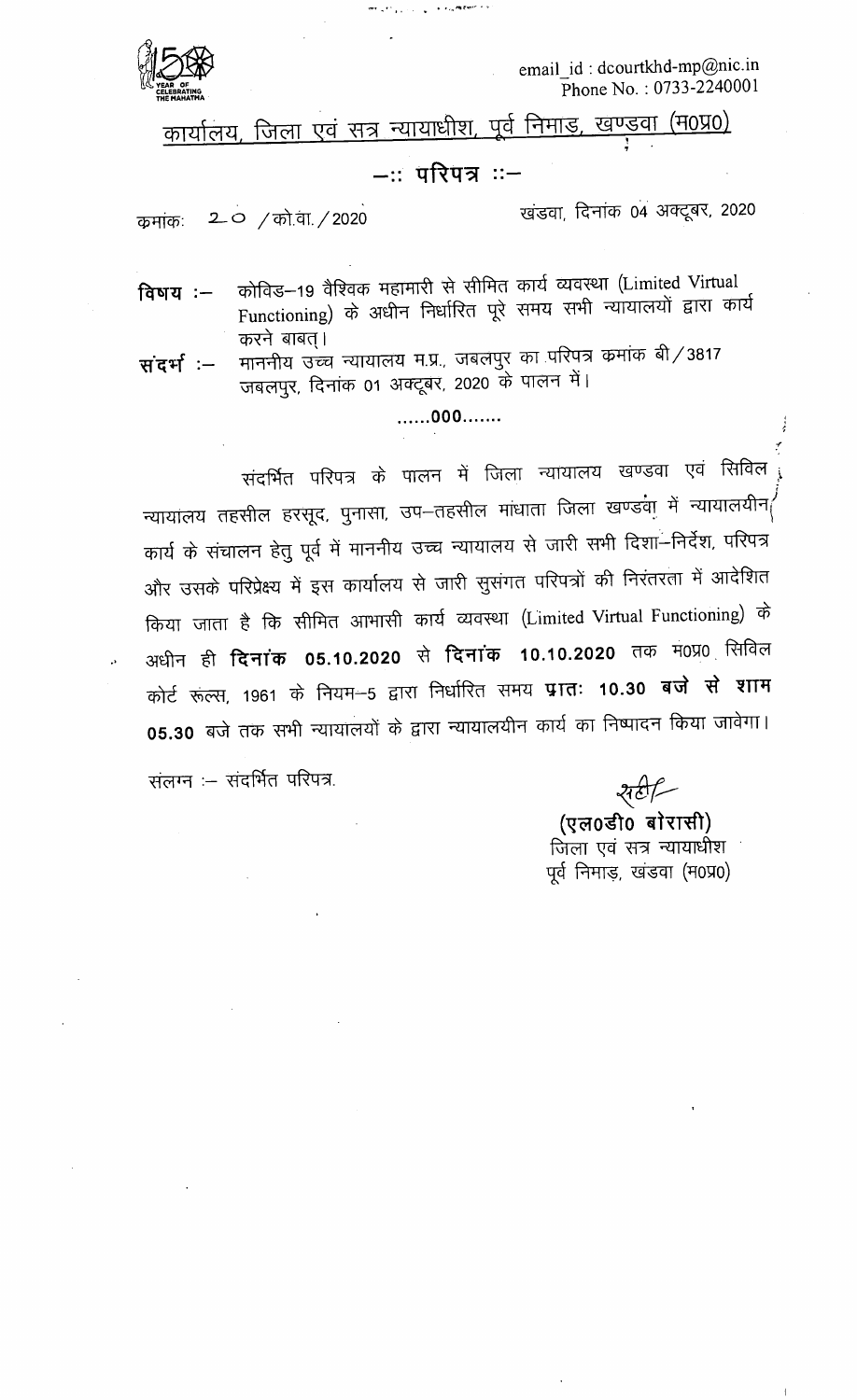पृष्ठां क0 **। 4 4 9**/ को.वा. / 2020

## खंडवा, दिनांक (केइलिल्क्ट्रेल्फ्ट्र 2020

<u>प्रतिलिपि:--</u>

- विशेष न्यायाधीश $\angle$ परिवार न्यायालय $\angle$ जिला विधिक सेवा प्रार्धिकरण $\angle$  $1 -$ प्रथम, द्वितीय, तृतीय, चतुर्थ अपर जिला एवं सत्र न्यायाधीश, प्रथम / द्वितीय / तृतीय / चतुर्थ / षष्ठम् सिविल जज वर्ग-1 खण्डवा / हरसूद / पुनासा, प्रथम / तृतीय / चतुर्थ सिविल जज वर्ग-2, खण्डवा एवं समस्त प्रशिक्षु न्यायाधीशगण की ओर सूचनार्थ एवं पालनार्थ।
- कलेक्टर, जिला खण्डवा,  $2 -$
- पुलिस अधीक्षक जिला खंडवा,  $3-$
- समस्त अनुभाग प्रभारी, जिला न्यायालय खंडवा /सिविल न्यायालय  $4-$ तहसील हरसूद $/$ पुनासा,
- अध्यक्ष, अभिभाषक संघ, खण्डवा $/$ हरसूद $/$ पुनासा $/$ माधाता,  $5-$
- $6-$ प्रस्तुतकार, जिला न्यायालय, खण्डवा।
- सिस्टम ऑफिसर सर्वर रूम खंडवा / सिस्टम असिस्टेंट,  $7-$
- प्रशासनिक / उप-प्रशासनिक अधिकारी / समस्त कर्मचारीगण  $8-$ जिला न्यायालयं खण्डवा $/$ सिविल न्यायालयं हरसूद $/$ पुनासा $/$ मांधाता, की ओर सूचनार्थ एवं पालनार्थ प्रेषित।

सलग्न :- संदर्भित परिपत्र

जिला एवं स्रत्र न्यायाधीश

4 यूर्व निमाड़, खंडवा (म0प्र0)